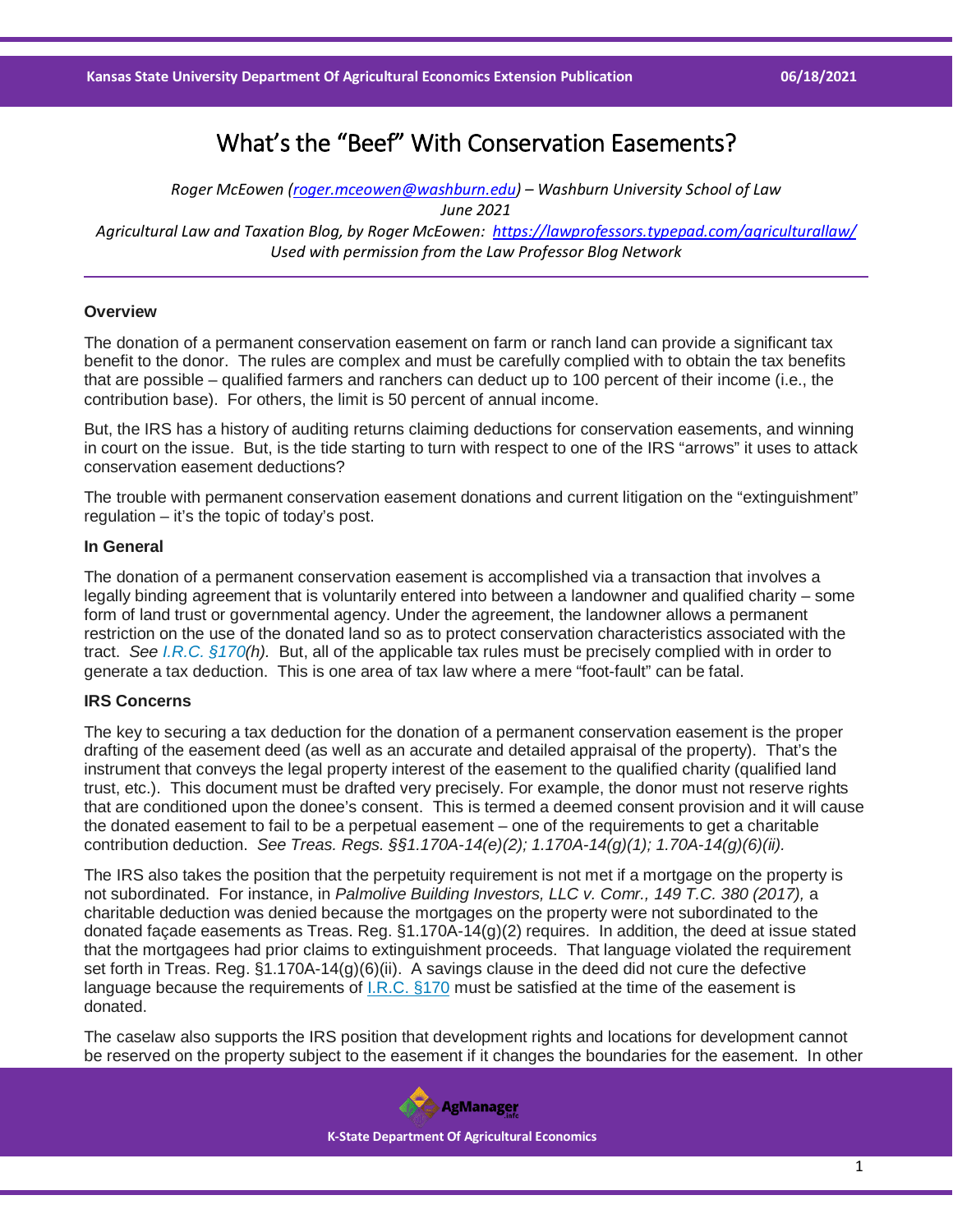words, the IRS position is that the easement deed language must place a perpetual encumbrance on specifically defined property that is fixed at the time of the grant. However, if the easement only allows the boundary of potential development to be changed on a portion of a larger parcel that is subject to the easement restrictions and neither the acreage of potential development nor the easement is enhance, the perpetuity requirement remains satisfied. *See, e.g., [Bosque Canyon Ranch II, L.P. v. Comr., 867 F.3d 547](https://casetext.com/case/bc-ranch-ii-lp-v-commr-of-internal-revenue?ref=ArRBZs!Wiaopv)  [\(5th Cir. 2017\);](https://casetext.com/case/bc-ranch-ii-lp-v-commr-of-internal-revenue?ref=ArRBZs!Wiaopv) Treas. Reg. §1.170A-14(f).*

Another problem with easement deeds that the IRS watches for is whether the deed language allows the donor and donee to mutually agree to amend the deed. If this reserved right is present, the IRS takes the position that the easement is not perpetual in nature and does not satisfy the perpetuity requirement of [I.R.C. §170\(](https://casetext.com/statute/united-states-code/title-26-internal-revenue-code/subtitle-a-income-taxes/chapter-1-normal-taxes-and-surtaxes/subchapter-b-computation-of-taxable-income/part-vi-itemized-deductions-for-individuals-and-corporations/section-170-charitable-etc-contributions-and-gifts?ref=ArRBZs!zn0_xq)h)(2)(C). But, there is an exception. Amendment language is allowed if any subsequent transfer by the donee (via amendment language in the deed) facilitates the conservation purpose of the original transfer to the donee organization. *Treas. Reg. 1.170A-14(c)(2); see also Butler v. Comr., T.C. Memo. 2012-72.*

## **The Extinguishment Regulation**

Another requirement of securing a charitable deduction for a donated conservation easement is that the charity must be absolutely entitled to receive a portion of any proceeds received on account of condemnation or casualty or any other event that terminates the easement. *Treas. Reg. §1.170A-14(g)(6).* This is required because of the perpetual nature of the easement. But, exactly how the allocation is computed is difficult to state in the easement deed. The basic point, however, is that the allocation formula cannot result in what a court (or IRS) could deem to be a windfall to the taxpayer. *See, e.g., [PBBM-](https://casetext.com/case/pbbm-rose-hill-ltd-v-commr?ref=ArRBZs!JYiaPL)[Rose Hill, Ltd. v. Comr., 900 F.3d 193 \(5th Cir. 2018\);](https://casetext.com/case/pbbm-rose-hill-ltd-v-commr?ref=ArRBZs!JYiaPL) Carroll v. Comr., 146 T.C. 196 (2016).* In addition, the allocation formula must be drafted so that it doesn't deduct from the proceeds allocable to the donee an amount that is attributable to "improvements" that the donor makes to the property after the donation of the permanent easement. If such a reduction occurs, the IRS presently takes the position that no charitable deduction is allowed because the specific requirements of the proceeds allocation formula are not satisfied. This seems counter-intuitive, but it is an IRS audit issue with respect to donations of permanent conservation easements.

If the donee acquires the fee simple interest in the real estate that is subject to the easement, the donee's ownership of both interests would merge under state law and thereby extinguish the easement. This, according to the IRS, would trigger a violation of the perpetuity requirement. Consequently, deed language may be included to deal with the merger possibility. But, such language is problematic if it allows the donor and donee to contractually agree to extinguish the easement without a court proceeding. Leaving merger language out of the easement deed would seem to result in the IRS not raising the merger argument until the time (if ever) the easement interest and the fee interest actually merge.

**Litigation on the extinguishment regulation.** The Tax Court has decided a couple of cases recently involving the extinguishment regulation. In *Oakbrook Land Holdings, LLC v. Comr., 154 T.C. No. 10 (2020),* various investors created the petitioner in 2007 and bought 143 cares on a mountain near Chattanooga, Tennessee for \$1.7 million. The following year, the petitioner donated 106 acres to a qualified land trust as a permanent conservation easement and claimed a \$9.5 million deduction. The easement deed specified that upon extinguishment of the conservation restriction the donee would receive a share of the proceeds equal to the fair market value of the easement as of the date of the contribution. That value, the deed specified, was to be reduced by the value of any improvements that the donor made after granting the easement.

The IRS denied the charitable deduction for violating the extinguishment regulation of Treas. Reg. §1.170A-14(g)(6), because the qualified land trust was not entitled to a proper proportionate share of proceeds if the easement were acquired through eminent domain at some future date. On the contrary, the easement